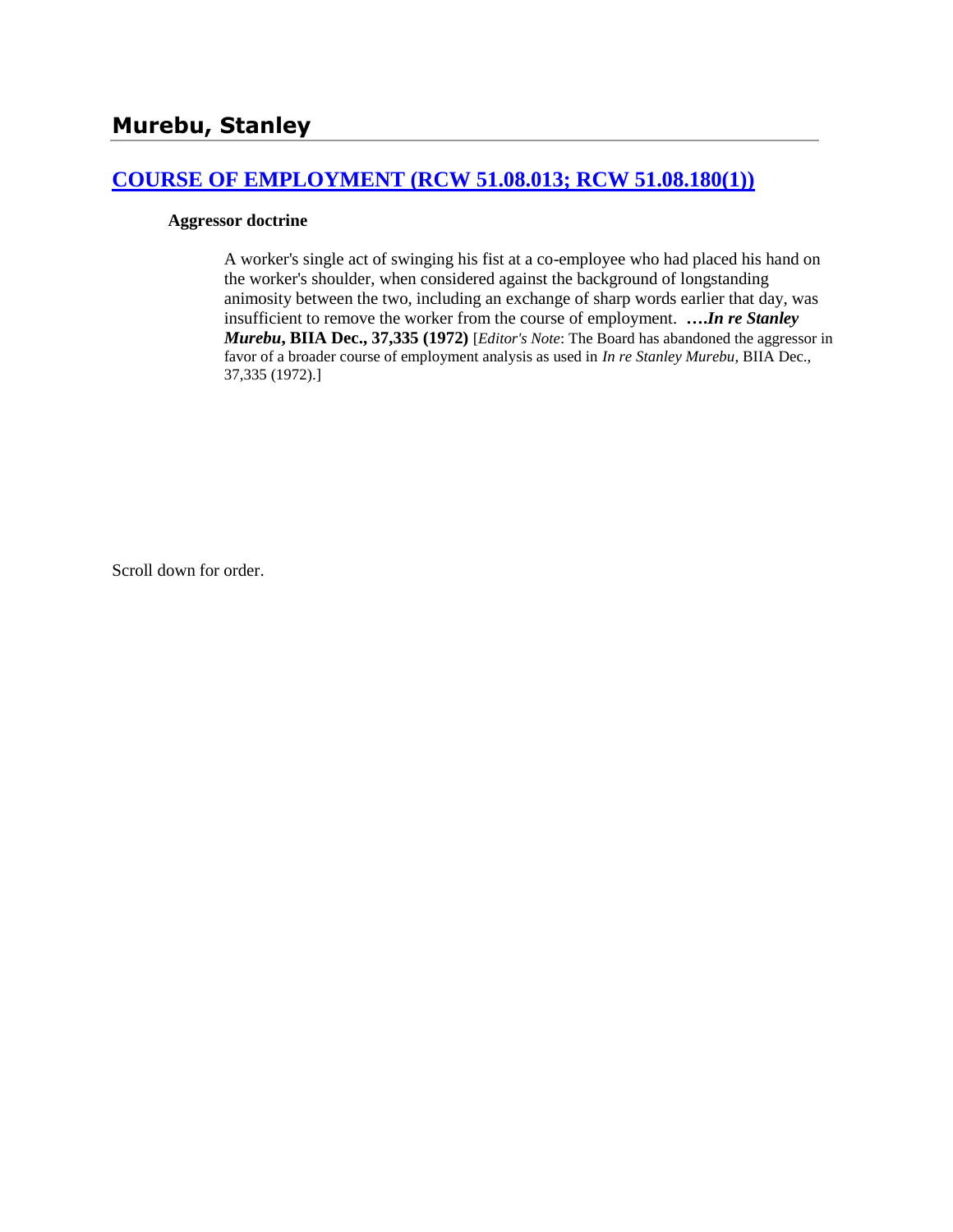### **BEFORE THE BOARD OF INDUSTRIAL INSURANCE APPEALS STATE OF WASHINGTON**

**)**

## **IN RE: STANLEY MUREBU ) DOCKET NO. 35,335**

**CLAIM NO. F969332 ) DECISION AND ORDER**

APPEARANCES:

- Claimant, Stanley Murebu, by
- Griffin & Enslow, per
- Fred G. Enslow and by
- Davis, Ainsworth and Pinnock, per
- Sidney E. Ainsworth
	- Employer, Nalley's Division, W. R. Grace & Co., None (In attendance: Gerald Patten of Industrial Safety Association) Department of Labor and Industries, by
	- The Attorney General, per James K. Treadwell, Assistant

This is an appeal filed by the claimant on November 5, 1970, from an order of the Department of Labor and Industries dated September 29, 1970 which rejected the claim for the reason that at the time of the injury the claimant was not in the course of his employment. **REVERSED AND REMANDED**.

# **DECISION**

Pursuant to RCW 51.52.104 and RCW 51.52.106, this matter is before the Board for review and decision on a timely Statement of Exceptions filed by the claimant to a Proposed Decision and Order issued by a hearing examiner for this Board on October 20, 1971 in which the order of the Department dated September 29, 1970 was sustained.

The claimant is a native African attending a college in Oregon as an exchange student. At the time he was injured, on August 18, 1969, he was working in the slicing room of Nalley's pickle plant at Tacoma, Washington. This was the second summer he had been employed for this employer. The claimant became involved in an altercation with a fellow employee and was injured. There is no question, from the evidence presented on this record, that he was, at the time he was injured, or at least immediately prior thereto, engaged in the work that he was required to do. It is the contention of the Department that the claimant was the aggressor in the altercation and had removed himself from the course of his employment, by his actions.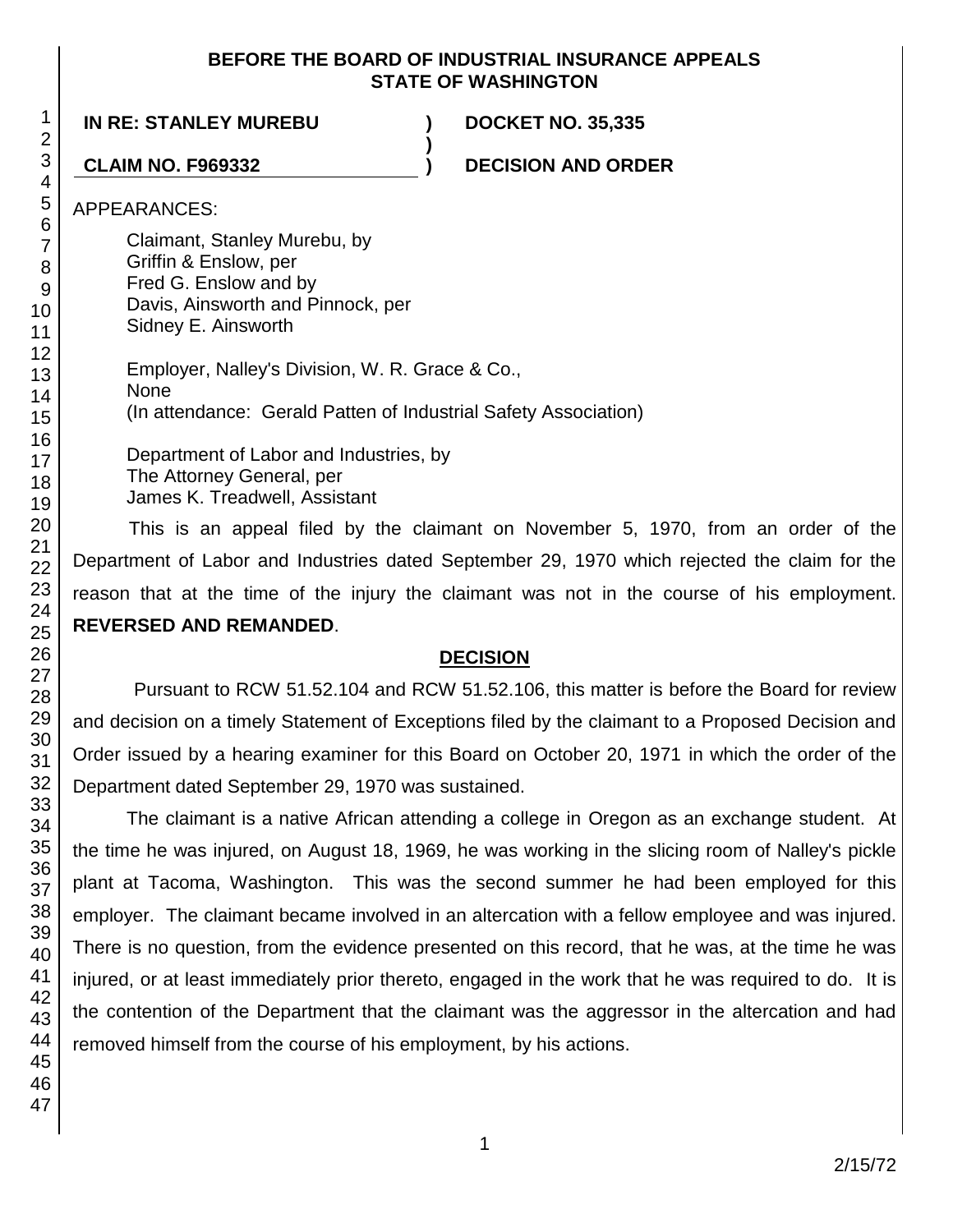The record establishes definitely that the claimant was of another culture, and that there had been, for some time prior to the injury, some horseplay involving a certain amount of banter between the claimant and the other party to the altercation, Dan Oliver, a fellow employee. The participants were youths and it seems that a certain amount of ill will had developed between the claimant and Oliver some time before the actual altercation on August 18, 1969.

Just before the fight, which erupted over the use by the claimant of a forklift, there was much talk between the two, including some shouting. The claimant denies that he was the aggressor. A complete examination of the record shows that the claimant probably did throw the first punch. The question, therefore, is whether this act is such as to remove him from the course of employment.

There is no statute in this state covering the rights of an "aggressor" who is injured while engaging in an altercation on the employer's premises. There is, however, a statute that denies coverage to a workman who is injured while "engaged in the attempt to commit, or in the commission of, a crime ...." (RCW Sec. 51.32.020) We do not find that the was engaged in the commission of a "crime" as contemplated by the statute.

In Larson text on workmen's compensation law Vol. 1, at Sec. 11.15A the following statement is made:

> "A majority of jurisdictions--and, if comparatively recent cases are stressed, a substantial majority of jurisdictions-- now reject the view that the initiation of the fight by the claimant is alone enough to deprive his ensuing injuries of the quality of 'arising out of the employment.'"

Larson then lists three grounds for holding that the claimants in cases where they are aggressors, should be denied coverage. The first ground is that it is contrary to justice and law to reward a "wrongdoer." The second ground is that a fight started by a claimant arises out of his own act of aggression and therefore not out of the employment. The Board is not impressed with these two arguments and apparently the courts in the majority of jurisdictions of this country are not either.

The current third ground advanced for the aggression defense, according to Larson, is that the employee, by initiating hostilities, takes himself out of the course of employment. To this ground, Larson, supra, makes the following statement:

> "If the fight is spontaneous and closely entangled with the work itself--as most are-- the assertion that claimant left his employment involves an outright fiction; and fictions should not be invented to block the benefits conferred by a remedial statute."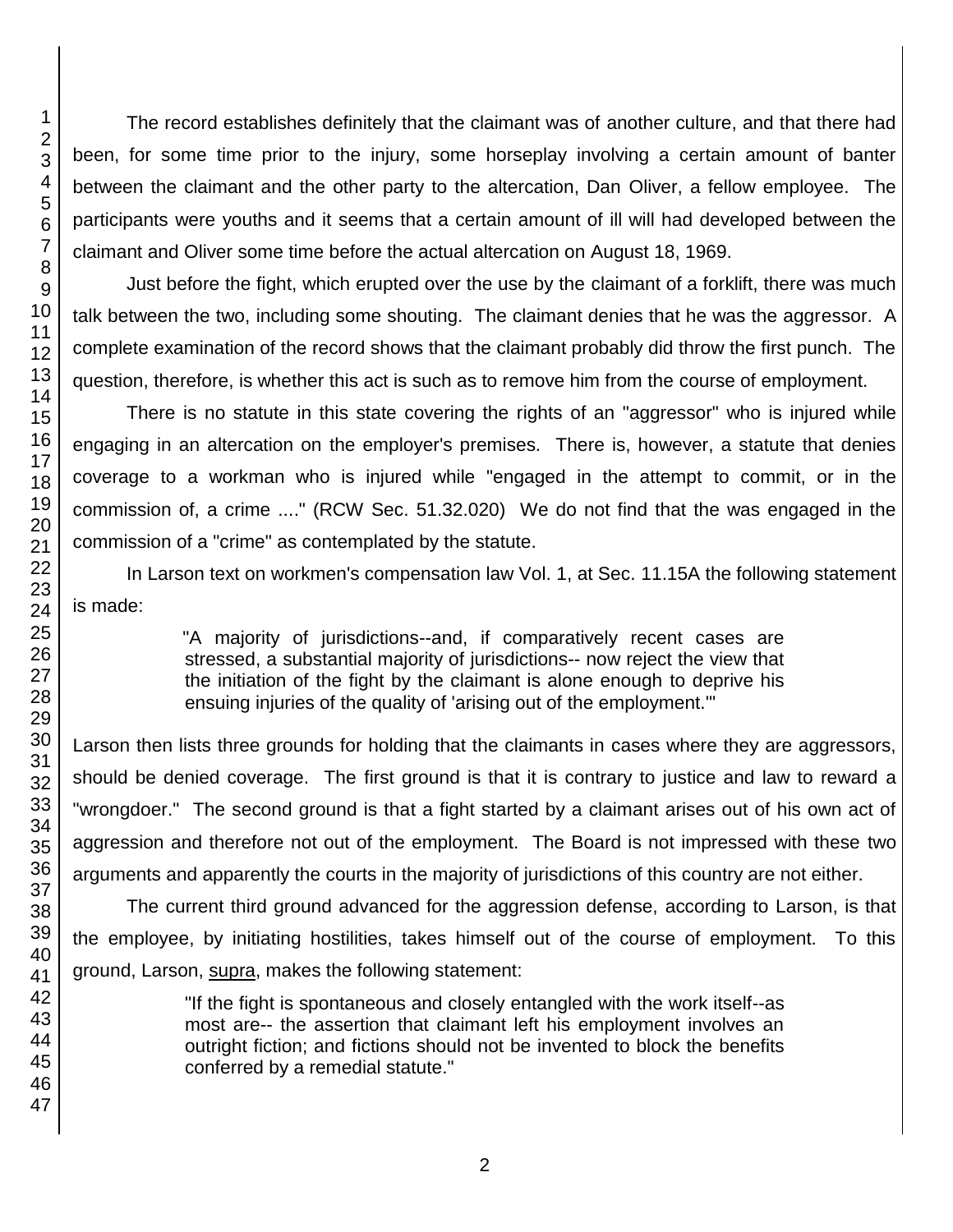In the instant case, the claimant was on the forklift at the time that he was approached by Mr. Oliver, who laid his hand on the claimant's shoulder either to calm him down or perhaps to help move him off the forklift, at which time the claimant swung at him with his fist.

We do not believe that this single act by this claimant when considered with the fact of longstanding animosity between the claimant and Mr. Oliver, including some sharp words occurring between the two earlier that day, before the final confrontation removed him from the course of employment.

We determine, therefore, that this claimant at the time he was injured on the day in question was in the course of his employment and entitled to coverage under the Workmen's Compensation Act, as an injured workman.

# **FINDINGS OF FACT**

After a complete review of the record, the Board finds:

- 1. On July 24, 1970, the Department of Labor and Industries received an accident report from the claimant, Stanley Murebu, alleging that on August 18, 1969, he was injured while in the course of his employment for Nalley's Company, Tacoma. On September 29, 1970, the Department issued an order rejecting this claim on the ground that claimant was not in the course of his employment at the time of his alleged injury. On November 5, 1970, notice of appeal was received. On December 4, 1970, the Board of Industrial Insurance Appeals issued an order granting an extension of time for the appeal and on December 11, 1970, issued an order directing that the notice of appeal be amended. On January 7, 1971, a notice of appeal was received, and on January 8, 1971, the Board issued an order granting claimant's amended notice of appeal and hearings were held thereafter.
- 2. Appellate proceedings were conducted before the Board of Industrial Insurance Appeals, and on October 20, 1971, a hearing examiner for the Board entered a Proposed Decision and Order in connection with this appeal. Thereafter, within the period of time provided by law, a Petition for Review was filed and the case referred to the Board for review as provided by RCW 51.52.106.
- 3. The claimant was employed, on August 18, 1969, for the Nalley's Division, W. R. Grace & Co., Tacoma, Washington, as a cleanup man in the slicing room of its pickle plant. It was not part of his duties to operate a forklift although he had done so on occasions with the knowledge of his immediate supervisor, with no action taken against him other than a request that he let other employees, who were hired as forklift operators, use them.
- 4. Before August 18, 1969 and on that date prior to the time of the mentioned altercation (subject of this appeal), the claimant and a fellow